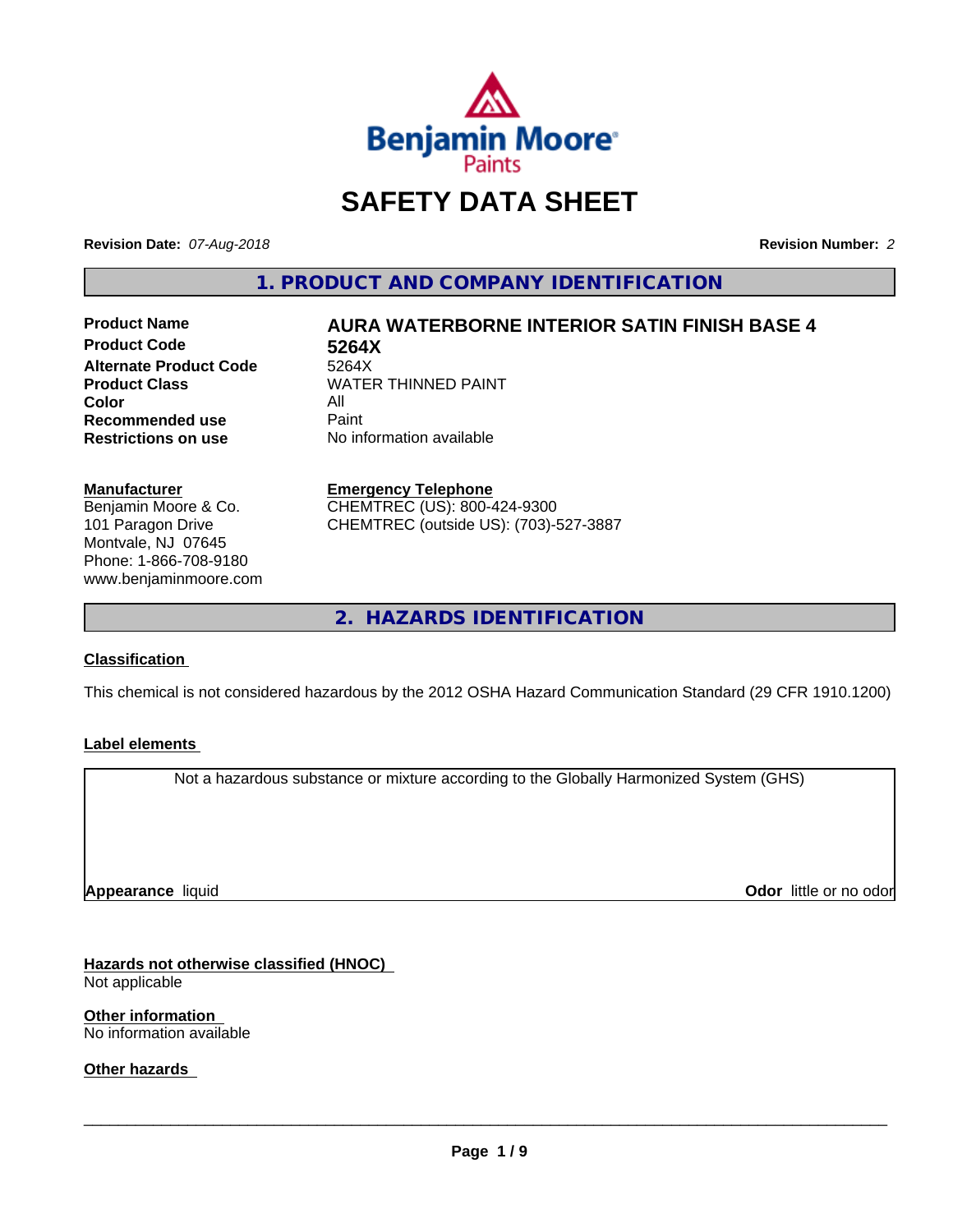May cause allergic skin reaction

# **3. COMPOSITION INFORMATION ON COMPONENTS**

\_\_\_\_\_\_\_\_\_\_\_\_\_\_\_\_\_\_\_\_\_\_\_\_\_\_\_\_\_\_\_\_\_\_\_\_\_\_\_\_\_\_\_\_\_\_\_\_\_\_\_\_\_\_\_\_\_\_\_\_\_\_\_\_\_\_\_\_\_\_\_\_\_\_\_\_\_\_\_\_\_\_\_\_\_\_\_\_\_\_\_\_\_

| <b>Chemical name</b>            | CAS No.    | Weight-% |
|---------------------------------|------------|----------|
| Kaolin                          | 1332-58-7  | ιv       |
| Hexanedioic acid, dihydrazide   | 1071-93-8  | 0.5      |
| Sodium C14-C16 olefin sulfonate | 68439-57-6 | 0.5      |
| Titanium dioxide                | 13463-67-7 | 0.5      |
| <b>Zinc Pyrithione</b>          | 13463-41-7 | 0.5      |

|                                                  | 4. FIRST AID MEASURES                                                                                    |
|--------------------------------------------------|----------------------------------------------------------------------------------------------------------|
| <b>General Advice</b>                            | No hazards which require special first aid measures.                                                     |
| <b>Eye Contact</b>                               | Rinse thoroughly with plenty of water for at least 15 minutes and consult a<br>physician.                |
| <b>Skin Contact</b>                              | Wash off immediately with soap and plenty of water while removing all<br>contaminated clothes and shoes. |
| <b>Inhalation</b>                                | Move to fresh air. If symptoms persist, call a physician.                                                |
| Ingestion                                        | Clean mouth with water and afterwards drink plenty of water. Consult a physician<br>if necessary.        |
| <b>Most Important</b><br><b>Symptoms/Effects</b> | May cause allergic skin reaction.                                                                        |
| <b>Notes To Physician</b>                        | Treat symptomatically.                                                                                   |

**5. FIRE-FIGHTING MEASURES**

| Use extinguishing measures that are appropriate to local<br>circumstances and the surrounding environment.                                   |
|----------------------------------------------------------------------------------------------------------------------------------------------|
| As in any fire, wear self-contained breathing apparatus<br>pressure-demand, MSHA/NIOSH (approved or equivalent)<br>and full protective gear. |
| Closed containers may rupture if exposed to fire or<br>extreme heat.                                                                         |
| No.                                                                                                                                          |
| No.                                                                                                                                          |
| Not applicable<br>Not applicable<br>Not applicable                                                                                           |
|                                                                                                                                              |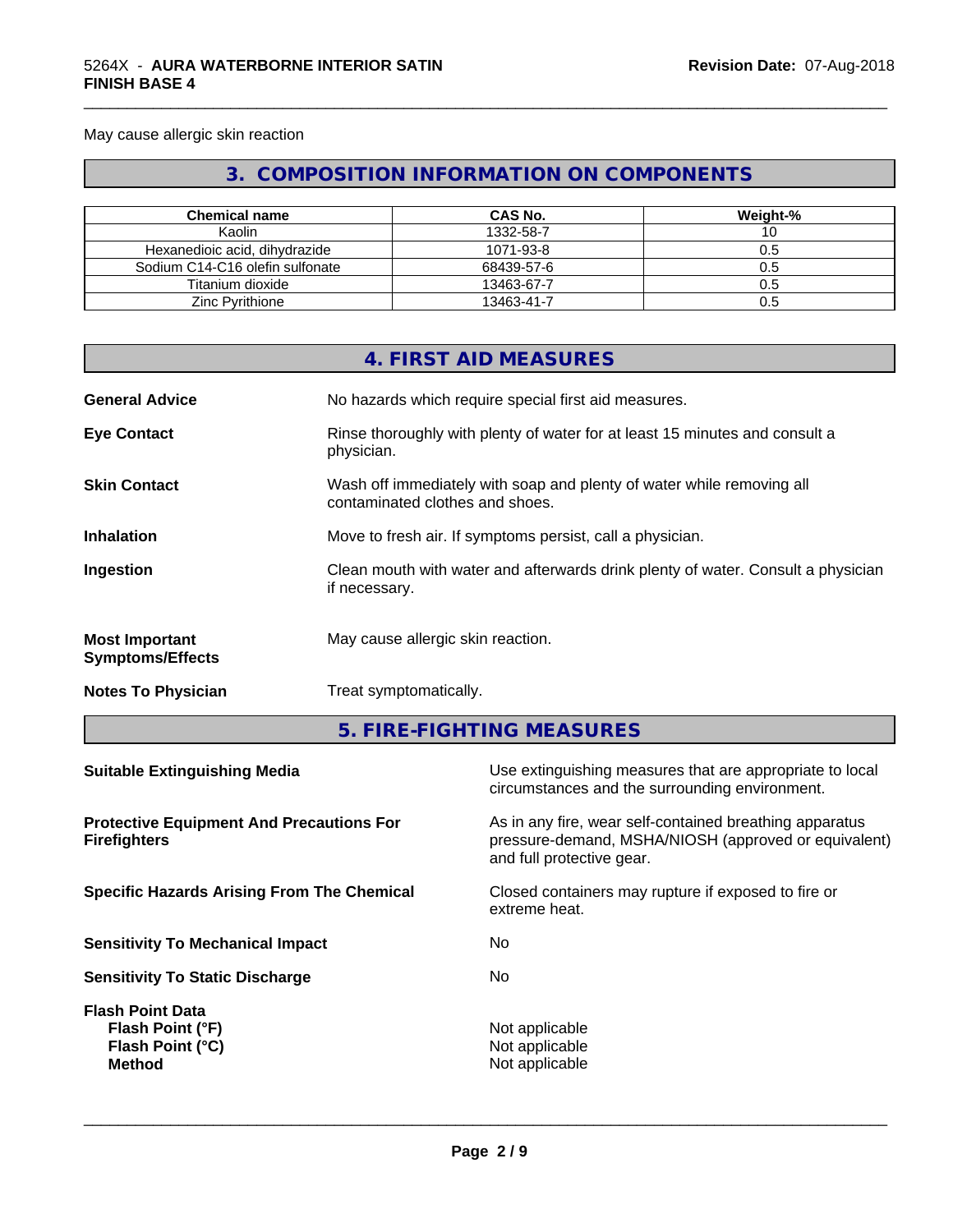#### **Flammability Limits In Air**

**Lower flammability limit:** Not applicable **Upper flammability limit:** Not applicable

\_\_\_\_\_\_\_\_\_\_\_\_\_\_\_\_\_\_\_\_\_\_\_\_\_\_\_\_\_\_\_\_\_\_\_\_\_\_\_\_\_\_\_\_\_\_\_\_\_\_\_\_\_\_\_\_\_\_\_\_\_\_\_\_\_\_\_\_\_\_\_\_\_\_\_\_\_\_\_\_\_\_\_\_\_\_\_\_\_\_\_\_\_

**NFPA Health:** 1 **Flammability:** 0 **Instability:** 0 **Special:** Not Applicable

#### **NFPA Legend**

- 0 Not Hazardous
- 1 Slightly
- 2 Moderate
- 3 High
- 4 Severe

*The ratings assigned are only suggested ratings, the contractor/employer has ultimate responsibilities for NFPA ratings where this system is used.*

*Additional information regarding the NFPA rating system is available from the National Fire Protection Agency (NFPA) at www.nfpa.org.*

# **6. ACCIDENTAL RELEASE MEASURES**

| <b>Personal Precautions</b>      | Avoid contact with skin, eyes and clothing. Ensure adequate ventilation.                                                                                                         |
|----------------------------------|----------------------------------------------------------------------------------------------------------------------------------------------------------------------------------|
| <b>Other Information</b>         | Prevent further leakage or spillage if safe to do so.                                                                                                                            |
| <b>Environmental precautions</b> | See Section 12 for additional Ecological Information.                                                                                                                            |
| <b>Methods for Cleaning Up</b>   | Soak up with inert absorbent material. Sweep up and shovel into suitable<br>containers for disposal.                                                                             |
|                                  | 7. HANDLING AND STORAGE                                                                                                                                                          |
| <b>Handling</b>                  | Avoid contact with skin, eyes and clothing. Avoid breathing vapors, spray mists or<br>sanding dust. In case of insufficient ventilation, wear suitable respiratory<br>equipment. |
| <b>Storage</b>                   | Keep container tightly closed. Keep out of the reach of children.                                                                                                                |
| Incompatible Materials           | No information available                                                                                                                                                         |

# **8. EXPOSURE CONTROLS/PERSONAL PROTECTION**

#### **Exposure Limits**

| Chemical name    | <b>ACGIH TLV</b>         | <b>OSHA PEL</b>   |
|------------------|--------------------------|-------------------|
| Kaolin           | $2 \text{ mg/m}^3$ - TWA | 15 mg/m $3$ - TWA |
|                  |                          | 5 mg/m $3$ - TWA  |
| Titanium dioxide | 10 mg/m $3$ - TWA        | 15 mg/m $3$ - TWA |

#### **Legend**

ACGIH - American Conference of Governmental Industrial Hygienists Exposure Limits OSHA - Occupational Safety & Health Administration Exposure Limits N/E - Not Established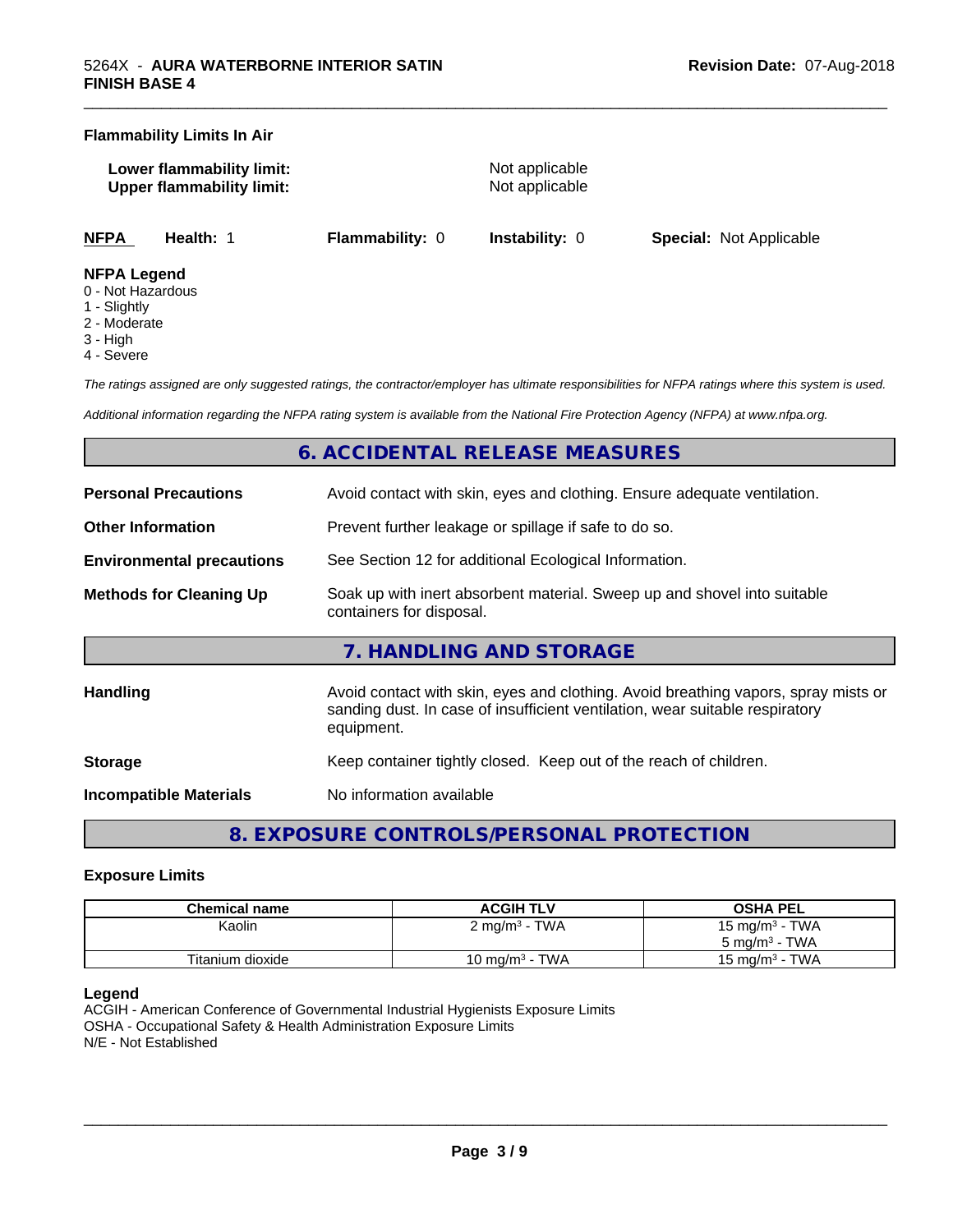| <b>Engineering Measures</b>                             | Ensure adequate ventilation, especially in confined areas.                                                                          |
|---------------------------------------------------------|-------------------------------------------------------------------------------------------------------------------------------------|
| <b>Personal Protective Equipment</b>                    |                                                                                                                                     |
| <b>Eye/Face Protection</b>                              | Safety glasses with side-shields.                                                                                                   |
| <b>Skin Protection</b><br><b>Respiratory Protection</b> | Protective gloves and impervious clothing.<br>In case of insufficient ventilation wear suitable respiratory equipment.              |
|                                                         |                                                                                                                                     |
| <b>Hygiene Measures</b>                                 | Avoid contact with skin, eyes and clothing. Remove and wash contaminated<br>clothing before re-use. Wash thoroughly after handling. |

# **9. PHYSICAL AND CHEMICAL PROPERTIES**

| Appearance                           | liquid                   |
|--------------------------------------|--------------------------|
| Odor                                 | little or no odor        |
| <b>Odor Threshold</b>                | No information available |
| Density (Ibs/gal)                    | $9.1 - 9.5$              |
| <b>Specific Gravity</b>              | $1.09 - 1.14$            |
| рH                                   | No information available |
| <b>Viscosity (cps)</b>               | No information available |
| Solubility(ies)                      | No information available |
| <b>Water solubility</b>              | No information available |
| <b>Evaporation Rate</b>              | No information available |
| Vapor pressure @20 °C (kPa)          | No information available |
| Vapor density                        | No information available |
| Wt. % Solids                         | $40 - 50$                |
| Vol. % Solids                        | $35 - 45$                |
| Wt. % Volatiles                      | $50 - 60$                |
| Vol. % Volatiles                     | $55 - 65$                |
| <b>VOC Regulatory Limit (g/L)</b>    | $\Omega$                 |
| <b>Boiling Point (°F)</b>            | 212                      |
| <b>Boiling Point (°C)</b>            | 100                      |
| <b>Freezing Point (°F)</b>           | 32                       |
| <b>Freezing Point (°C)</b>           | 0                        |
| Flash Point (°F)                     | Not applicable           |
| Flash Point (°C)                     | Not applicable           |
| <b>Method</b>                        | Not applicable           |
| <b>Flammability (solid, gas)</b>     | Not applicable           |
| <b>Upper flammability limit:</b>     | Not applicable           |
| Lower flammability limit:            | Not applicable           |
| <b>Autoignition Temperature (°F)</b> | No information available |
| <b>Autoignition Temperature (°C)</b> | No information available |
| Decomposition Temperature (°F)       | No information available |
| Decomposition Temperature (°C)       | No information available |
| <b>Partition coefficient</b>         | No information available |

\_\_\_\_\_\_\_\_\_\_\_\_\_\_\_\_\_\_\_\_\_\_\_\_\_\_\_\_\_\_\_\_\_\_\_\_\_\_\_\_\_\_\_\_\_\_\_\_\_\_\_\_\_\_\_\_\_\_\_\_\_\_\_\_\_\_\_\_\_\_\_\_\_\_\_\_\_\_\_\_\_\_\_\_\_\_\_\_\_\_\_\_\_

**10. STABILITY AND REACTIVITY**

**Reactivity** Not Applicable

**Chemical Stability Stable under normal conditions.** 

**Conditions to avoid Conditions to avoid Prevent from freezing.**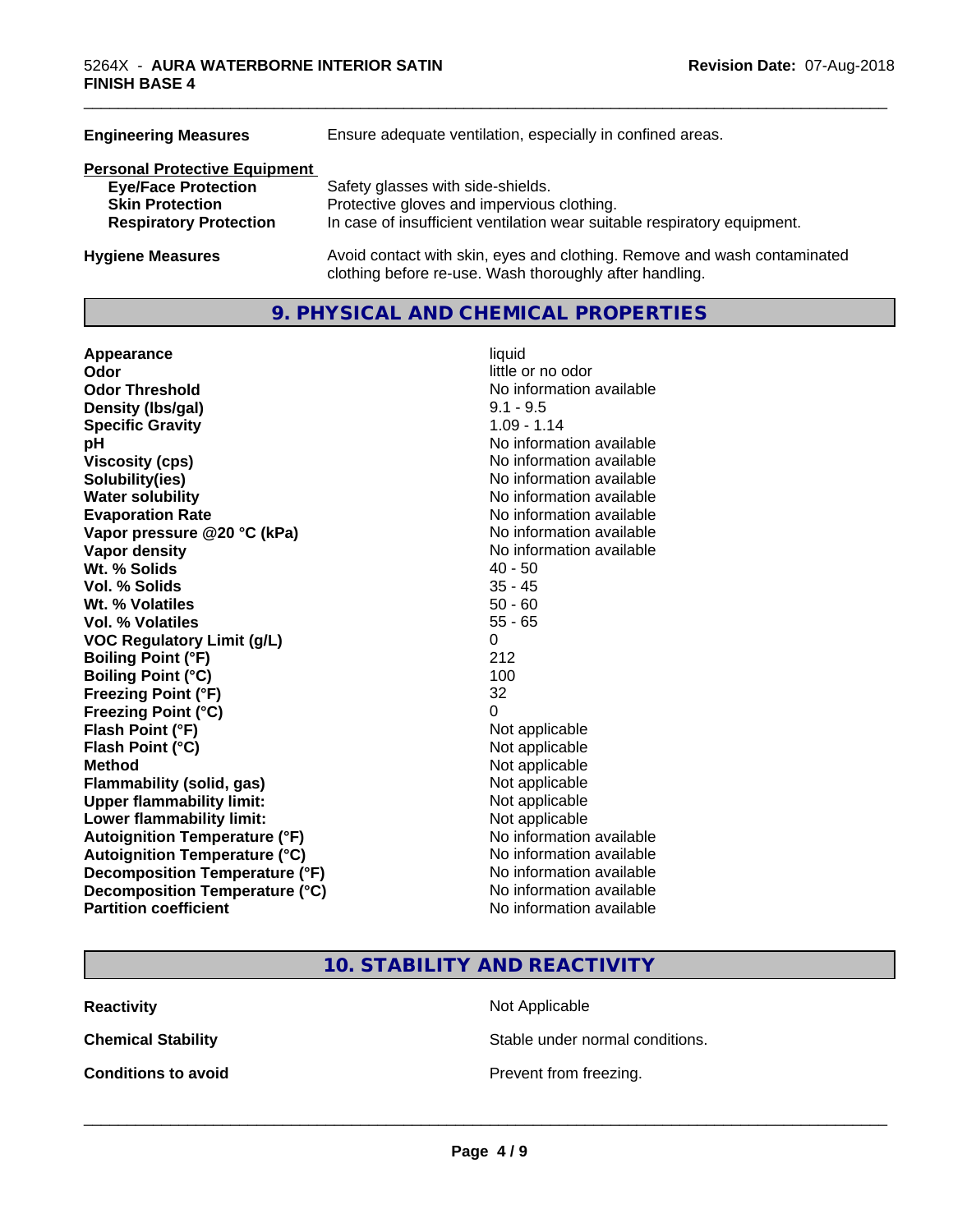| <b>Incompatible Materials</b>                                                                                                                                                                                   | No materials to be especially mentioned.                                                                                                                                                                                                                                                                              |
|-----------------------------------------------------------------------------------------------------------------------------------------------------------------------------------------------------------------|-----------------------------------------------------------------------------------------------------------------------------------------------------------------------------------------------------------------------------------------------------------------------------------------------------------------------|
| <b>Hazardous Decomposition Products</b>                                                                                                                                                                         | None under normal use.                                                                                                                                                                                                                                                                                                |
| Possibility of hazardous reactions                                                                                                                                                                              | None under normal conditions of use.                                                                                                                                                                                                                                                                                  |
|                                                                                                                                                                                                                 | 11. TOXICOLOGICAL INFORMATION                                                                                                                                                                                                                                                                                         |
| <b>Product Information</b>                                                                                                                                                                                      |                                                                                                                                                                                                                                                                                                                       |
| Information on likely routes of exposure                                                                                                                                                                        |                                                                                                                                                                                                                                                                                                                       |
| <b>Principal Routes of Exposure</b>                                                                                                                                                                             | Eye contact, skin contact and inhalation.                                                                                                                                                                                                                                                                             |
| <b>Acute Toxicity</b>                                                                                                                                                                                           |                                                                                                                                                                                                                                                                                                                       |
| <b>Product Information</b>                                                                                                                                                                                      | No information available                                                                                                                                                                                                                                                                                              |
|                                                                                                                                                                                                                 | Symptoms related to the physical, chemical and toxicological characteristics                                                                                                                                                                                                                                          |
| <b>Symptoms</b>                                                                                                                                                                                                 | No information available                                                                                                                                                                                                                                                                                              |
|                                                                                                                                                                                                                 | Delayed and immediate effects as well as chronic effects from short and long-term exposure                                                                                                                                                                                                                            |
| Eye contact<br><b>Skin contact</b>                                                                                                                                                                              | May cause slight irritation.<br>Substance may cause slight skin irritation. Prolonged or repeated contact may dry<br>skin and cause irritation.                                                                                                                                                                       |
| <b>Inhalation</b><br>Ingestion<br><b>Sensitization</b><br><b>Neurological Effects</b><br><b>Mutagenic Effects</b><br><b>Reproductive Effects</b><br><b>Developmental Effects</b><br><b>Target organ effects</b> | May cause irritation of respiratory tract.<br>Ingestion may cause gastrointestinal irritation, nausea, vomiting and diarrhea.<br>May cause an allergic skin reaction<br>No information available.<br>No information available.<br>No information available.<br>No information available.<br>No information available. |
| <b>STOT - single exposure</b><br>STOT - repeated exposure<br>Other adverse effects<br><b>Aspiration Hazard</b>                                                                                                  | No information available.<br>No information available.<br>No information available.<br>No information available                                                                                                                                                                                                       |
| <b>Numerical measures of toxicity</b>                                                                                                                                                                           |                                                                                                                                                                                                                                                                                                                       |
|                                                                                                                                                                                                                 | The following values are calculated based on chapter 3.1 of the GHS document                                                                                                                                                                                                                                          |
|                                                                                                                                                                                                                 |                                                                                                                                                                                                                                                                                                                       |

\_\_\_\_\_\_\_\_\_\_\_\_\_\_\_\_\_\_\_\_\_\_\_\_\_\_\_\_\_\_\_\_\_\_\_\_\_\_\_\_\_\_\_\_\_\_\_\_\_\_\_\_\_\_\_\_\_\_\_\_\_\_\_\_\_\_\_\_\_\_\_\_\_\_\_\_\_\_\_\_\_\_\_\_\_\_\_\_\_\_\_\_\_

| <b>ATEmix (oral)</b>                 | 67464 mg/kg |
|--------------------------------------|-------------|
| <b>ATEmix (inhalation-dust/mist)</b> | - 497.6     |

## **Component Information**

Kaolin LD50 Oral: > 5000 mg/kg (Rat) Titanium dioxide LD50 Oral: > 10000 mg/kg (Rat) Zinc Pyrithione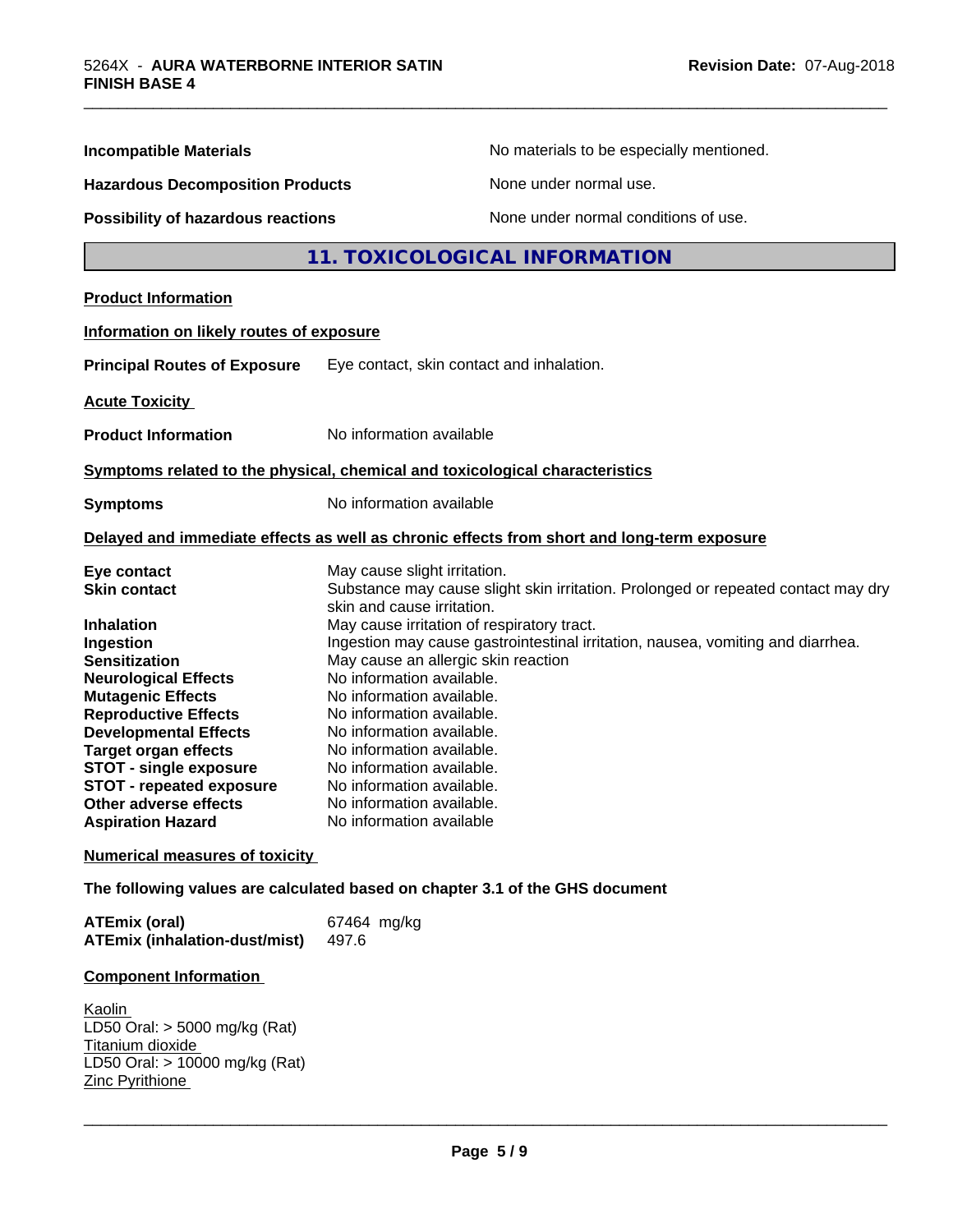LD50 Oral: mg/kg (Rat) LD50 Dermal: mg/kg (Rabbit) LC50 Inhalation (Vapor): mg/L (Rat, 4 hr.)

#### **Carcinogenicity**

*The information below indicateswhether each agency has listed any ingredient as a carcinogen:.*

| <b>Chemical</b><br>name  | <b>IARC</b>                    | <b>NTP</b> | ດເ⊔∧<br>UJNA |
|--------------------------|--------------------------------|------------|--------------|
|                          | . .<br>2B<br>Human<br>Possible |            | Listed       |
| $-1$<br>Fitanium dioxide | Carcinoɑen                     |            |              |

\_\_\_\_\_\_\_\_\_\_\_\_\_\_\_\_\_\_\_\_\_\_\_\_\_\_\_\_\_\_\_\_\_\_\_\_\_\_\_\_\_\_\_\_\_\_\_\_\_\_\_\_\_\_\_\_\_\_\_\_\_\_\_\_\_\_\_\_\_\_\_\_\_\_\_\_\_\_\_\_\_\_\_\_\_\_\_\_\_\_\_\_\_

• Although IARC has classified titanium dioxide as possibly carcinogenic to humans (2B), their summary concludes: "No significant exposure to titanium dioxide is thought to occur during the use of products in which titanium dioxide is bound to other materials, such as paint."

#### **Legend**

IARC - International Agency for Research on Cancer NTP - National Toxicity Program OSHA - Occupational Safety & Health Administration

**12. ECOLOGICAL INFORMATION**

## **Ecotoxicity Effects**

The environmental impact of this product has not been fully investigated.

#### **Product Information**

#### **Acute Toxicity to Fish**

No information available

#### **Acute Toxicity to Aquatic Invertebrates**

No information available

#### **Acute Toxicity to Aquatic Plants**

No information available

#### **Persistence / Degradability**

No information available.

#### **Bioaccumulation**

No information available.

#### **Mobility in Environmental Media**

No information available.

#### **Ozone**

No information available

#### **Component Information**

#### **Acute Toxicity to Fish**

Titanium dioxide  $LC50:$  > 1000 mg/L (Fathead Minnow - 96 hr.)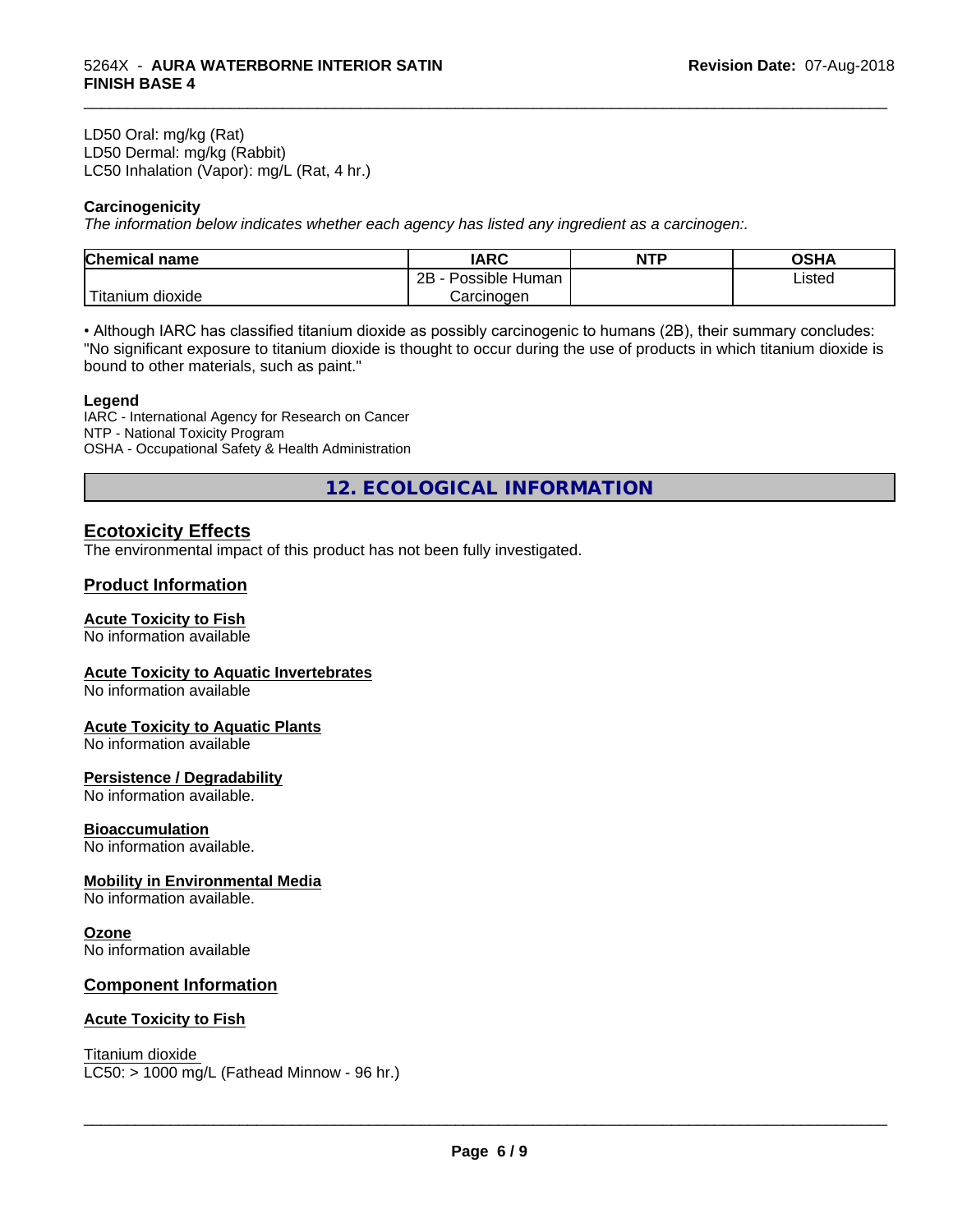| Zinc Pyrithione |
|-----------------|
|-----------------|

LC50: 0.0032 mg/L (Rainbow Trout - 96 hr.)

#### **Acute Toxicity to Aquatic Invertebrates**

Zinc Pyrithione LC50: 0.0082 mg/L (Daphnia magna - 48 hr.)

#### **Acute Toxicity to Aquatic Plants**

```
Zinc Pyrithione
EC50: 0.028 mg/L (Algae (Selenastrum capricornutum) - 120 hrs.)
```

|                              | 13. DISPOSAL CONSIDERATIONS                                                                                                                                                                                               |
|------------------------------|---------------------------------------------------------------------------------------------------------------------------------------------------------------------------------------------------------------------------|
| <b>Waste Disposal Method</b> | Dispose of in accordance with federal, state, and local regulations. Local<br>requirements may vary, consult your sanitation department or state-designated<br>environmental protection agency for more disposal options. |
|                              | 14. TRANSPORT INFORMATION                                                                                                                                                                                                 |
| <b>DOT</b>                   | Not regulated                                                                                                                                                                                                             |
| <b>ICAO/IATA</b>             | Not regulated                                                                                                                                                                                                             |
| <b>IMDG / IMO</b>            | Not regulated                                                                                                                                                                                                             |
|                              | <b>15. REGULATORY INFORMATION</b>                                                                                                                                                                                         |

\_\_\_\_\_\_\_\_\_\_\_\_\_\_\_\_\_\_\_\_\_\_\_\_\_\_\_\_\_\_\_\_\_\_\_\_\_\_\_\_\_\_\_\_\_\_\_\_\_\_\_\_\_\_\_\_\_\_\_\_\_\_\_\_\_\_\_\_\_\_\_\_\_\_\_\_\_\_\_\_\_\_\_\_\_\_\_\_\_\_\_\_\_

# **International Inventories**

| <b>TSCA: United States</b> | Yes - All components are listed or exempt. |
|----------------------------|--------------------------------------------|
| <b>DSL: Canada</b>         | No - Not all of the components are listed. |
|                            | One or more component is listed on NDSL.   |

#### **Federal Regulations**

#### **SARA 311/312 hazardous categorization**

| Acute health hazard               | Nο |  |
|-----------------------------------|----|--|
| Chronic Health Hazard             | Nο |  |
| Fire hazard                       | Nο |  |
| Sudden release of pressure hazard | N٥ |  |
| Reactive Hazard                   | N٥ |  |

#### **SARA 313**

Section 313 of Title III of the Superfund Amendments and Reauthorization Act of 1986 (SARA). This product contains a chemical or chemicals which are subject to the reporting requirements of the Act and Title 40 of the Code of Federal Regulations, Part 372: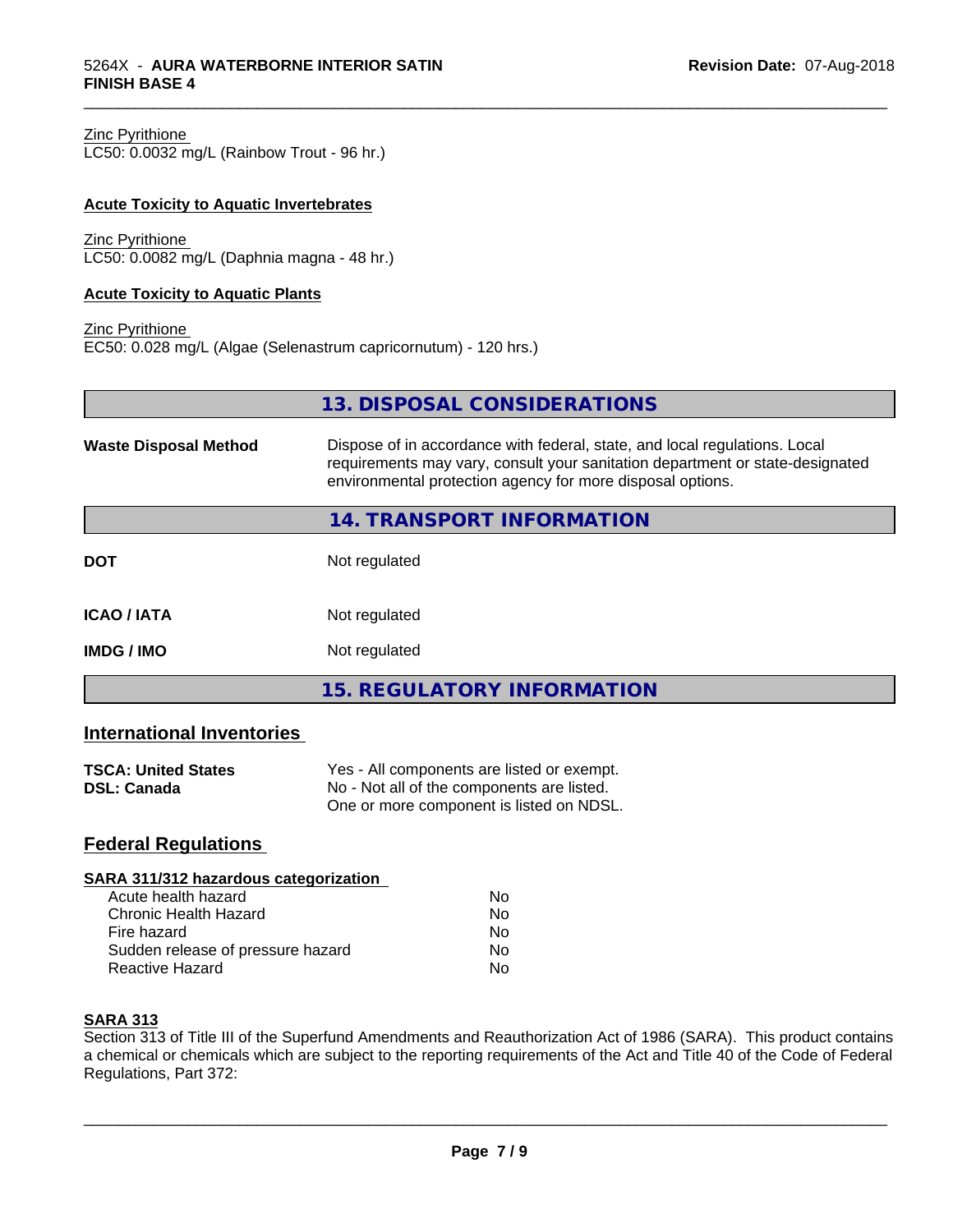*None*

#### **Clean Air Act,Section 112 Hazardous Air Pollutants (HAPs) (see 40 CFR 61)**

This product contains the following HAPs:

*None*

# **US State Regulations**

#### **California Proposition 65**

**AN** WARNING: Cancer and Reproductive Harm– www.P65warnings.ca.gov

#### **State Right-to-Know**

| $- - - - -$<br>⊡idilit | м.<br>шс | ------<br>NF<br> | . <b>.</b><br>nıa |  |
|------------------------|----------|------------------|-------------------|--|
| Kaolir                 |          |                  |                   |  |

\_\_\_\_\_\_\_\_\_\_\_\_\_\_\_\_\_\_\_\_\_\_\_\_\_\_\_\_\_\_\_\_\_\_\_\_\_\_\_\_\_\_\_\_\_\_\_\_\_\_\_\_\_\_\_\_\_\_\_\_\_\_\_\_\_\_\_\_\_\_\_\_\_\_\_\_\_\_\_\_\_\_\_\_\_\_\_\_\_\_\_\_\_

#### **Legend**

X - Listed

# **16. OTHER INFORMATION**

| HMIS | <b>Health: 1</b> | <b>Flammability: 0</b> | <b>Reactivity: 0</b> | PPE: - |
|------|------------------|------------------------|----------------------|--------|
|      |                  |                        |                      |        |

#### **HMIS Legend**

- 0 Minimal Hazard
- 1 Slight Hazard
- 2 Moderate Hazard
- 3 Serious Hazard
- 4 Severe Hazard
- Chronic Hazard
- X Consult your supervisor or S.O.P. for "Special" handling instructions.

*Note: The PPE rating has intentionally been left blank. Choose appropriate PPE that will protect employees from the hazards the material will present under the actual normal conditions of use.*

*Caution: HMISÒ ratings are based on a 0-4 rating scale, with 0 representing minimal hazards or risks, and 4 representing significant hazards or risks. Although HMISÒ ratings are not required on MSDSs under 29 CFR 1910.1200, the preparer, has chosen to provide them. HMISÒ ratings are to be used only in conjunction with a fully implemented HMISÒ program by workers who have received appropriate HMISÒ training. HMISÒ is a registered trade and service mark of the NPCA. HMISÒ materials may be purchased exclusively from J. J. Keller (800) 327-6868.*

 **WARNING!** If you scrape, sand, or remove old paint, you may release lead dust. LEAD IS TOXIC. EXPOSURE TO LEAD DUST CAN CAUSE SERIOUS ILLNESS, SUCH AS BRAIN DAMAGE, ESPECIALLY IN CHILDREN. PREGNANT WOMEN SHOULD ALSO AVOID EXPOSURE.Wear a NIOSH approved respirator to control lead exposure. Clean up carefully with a HEPA vacuum and a wet mop. Before you start, find out how to protect yourself and your family by contacting the National Lead Information Hotline at 1-800-424-LEAD or log on to www.epa.gov/lead.